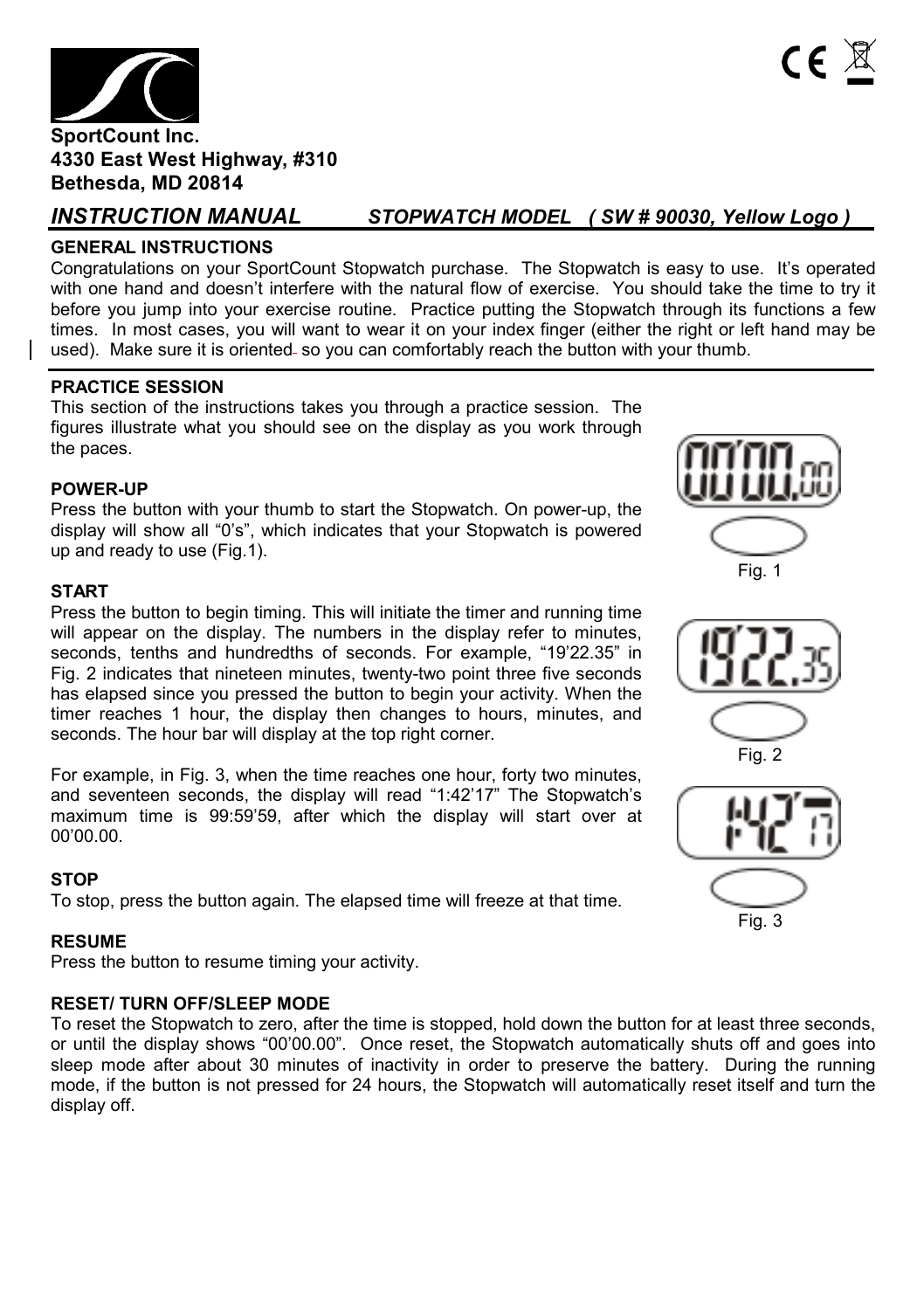# *CARE FOR YOUR SPORTCOUNT*

# **WATER-RESISTANCE**

All SportCount models are designed and manufactured to withstand the water pressure involved with normal swimming. After swimming, please be sure to wash the SportCount with fresh water and clean it with a dry cloth before storage.

# **TEMPERATURE**

Do not leave your SportCount under direct sunlight or in very high temperatures for a long time, or the display may darken. Do not leave your SportCount in very low temperatures as this may cause a slight time loss or gain. In both cases, the above conditions will be corrected when the SportCount returns to normal temperature.

# **SHOCKS**

Be careful not to drop your SportCount or hit it against hard surfaces as it may cause mechanical damage.

# **STATIC ELECTRICITY**

The integrated circuit in your SportCount can be affected by static electricity. Be careful of the screen of a TV set and the wearing of clothing made of synthetic materials in dry weather; in such cases a very strong static electricity can be generated.

## **CHEMICALS**

Do not expose your SportCount to solvents such as gasoline and alcohol, spray of cosmetics, cleaners, paints, etc., as they may cause damage to the SportCount.

#### **BATTERY CHANGE**

When the display becomes dim or turned off, battery replacement is necessary. We recommend you to go to a qualified technician or contact SportCount Inc. Replace with Lithium battery CR2016 or equivalent.

## **LIMITED ONE YEAR WARRANTY**

Your SportCount is warranted to be free from defects in material and workmanship for a period of one year from the date of purchase except as specified below. Within the warranty period, your SportCount will either be repaired at the Service Center or, at our discretion, replaced with a new or refurbished SportCount. This warranty does NOT cover the battery, crystal, or band. Warranty service will not be provided if:

- there was damage while in the possession of the consumer not resulting from a defect of manufacture
- there was damage caused by tampering with or opening the SportCount or by other than normal use

#### **SERVICE OR REPAIR**

If your SportCount requires a service or repair, pack it securely and send it to:

**SportCount Service Center 4330 East West Highway, Suite 310 Bethesda, MD 20814**

CALIFORNIA USA ONLY This Purchizrate warning leggies only to primary CR(Mangaresa Dioxide) Lithum coin cells said or Parchtocate Material-special handling may apply ea www.dtes.ca.gov/tracardouswastelperchiorate

**QUESTIONS?**  Contact SportCount Customer Service at (301) 961-5940 or by email at **info@sportcount.com**. You can also find useful information at the Website: **www.sportcount.com**